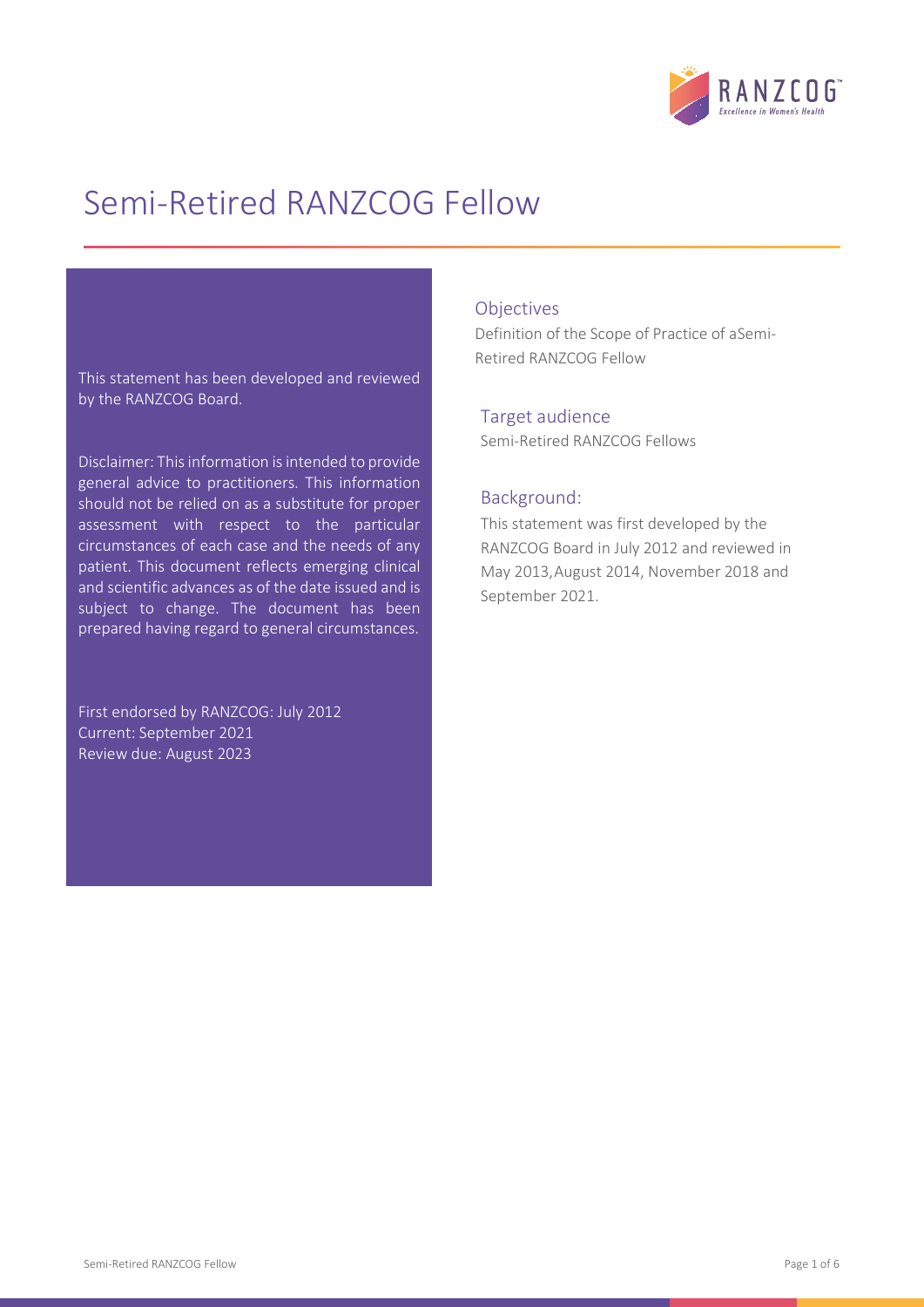

# Table of Contents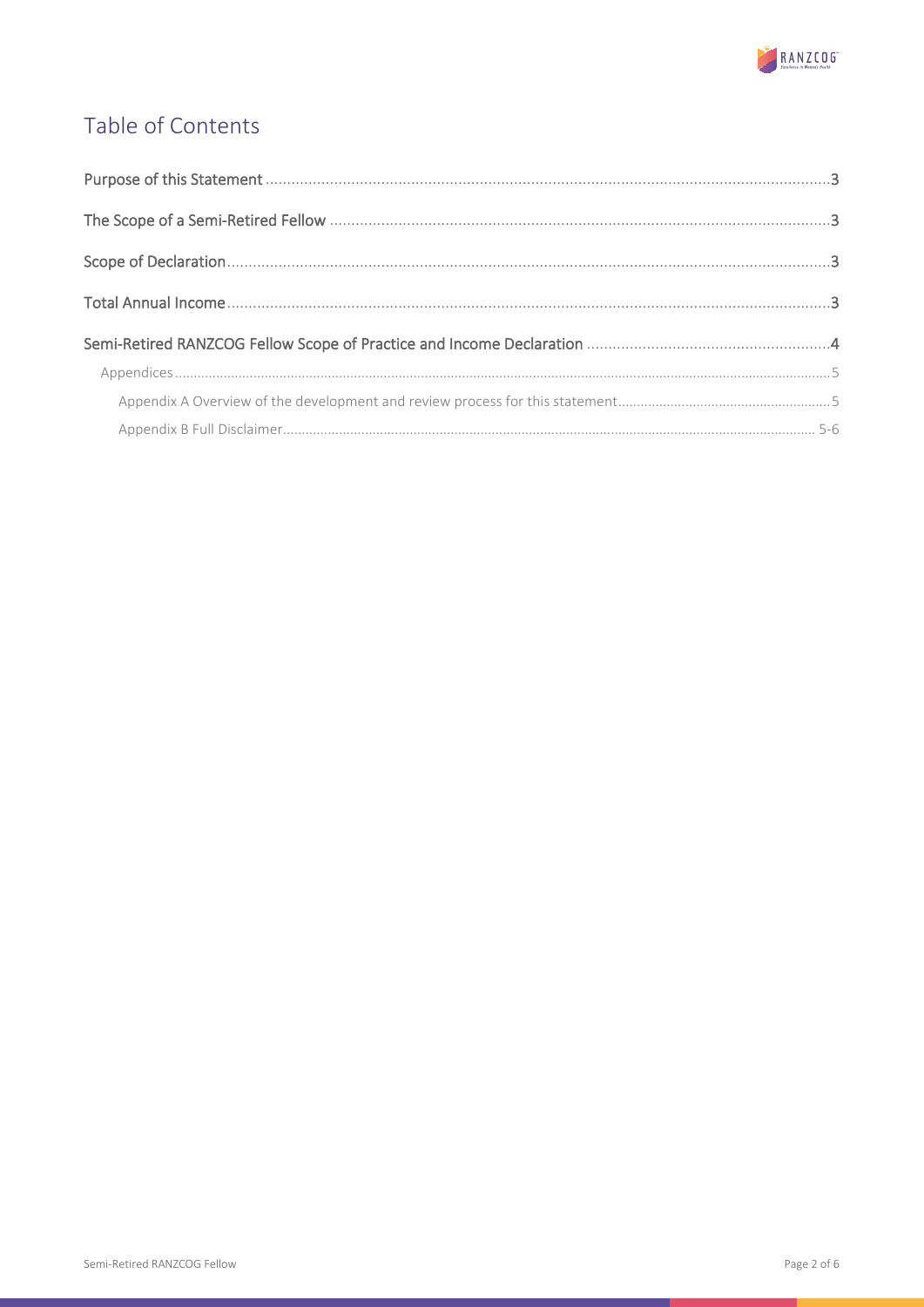

# 1. Purpose of this statement

The Board and Council of the Royal Australian and New Zealand College of Obstetricians and Gynaecologists (RANZCOG) recognise the skills and knowledge that our more senior colleagues possess and so seek to encourage their continued involvement in medical education, surgical assisting, and other relevant areas through a reduced scope of practice. The Semi-Retired RANZCOG Fellow is a class of membership pursuant to clause 3.1 of the RANZCOG Constitution.

### 2. The Scope of Practice of a Semi-Retired Fellow

Characteristics of a semi-retired Fellow:

- Is a current financial member of RANZCOG
- Earns an annual, pre-tax medical income of not more than AUD\$80,000 (NZD86,000) (or equivalent) for a 50% reduction to apply or between AUD\$80,000 to AUD\$100,000 (NZD86,000 and NZD107,000) (or equivalent) for a 25% reduction to apply.
- May be involved in acting as an examiner of medical students, candidates for the AMC or examinations for other health professionals
- May be involved in preparing legal reports if they comply to RANZCOG guidelines (refer to RANZCOG Expert Witness Register and WHC statement) and the incidents relate a time period when they were in active practice

Conversion to 'semi-retired' category is only available at the time of renewal of annual membership and must be declared on an annual basis. No pro-rata entitlement re subscriptions is allowed.

### 3. Scope of Practice Declaration

By declaring membership as a Semi-Retired RANZCOG Fellow Declaration, the Fellow agrees to:

- comply with the 'Characteristics of a Semi-Retired Fellow' described above;
- inform the College of any change in practice or other circumstances that may result in a breach of the Semi-Retired RANZCOG Fellow Declaration; or ineligibility for this semi-retired category of Fellowship,or Fellowship generally; and
- continue to comply with all other regulations governing Fellowship as per the Constitution.

The Board and Council of RANZCOG may omit items from or vary the scope of practice of a semi-retired RANZCOG Fellow on the grounds of exceptional circumstances that may justify special consideration, in accordance with the relevant policy.

The information provided in this declaration will be used in accordance with the RANZCOG Privacy Policy and Procedure.

### 4. Total Annual Income

For any reduction to apply, total annual income must be under AUD100,000 (NZD107,000) The reduction will be applied as below.

| l Total Annual Income                                       | <b>Subscription Rate Pavable</b> |
|-------------------------------------------------------------|----------------------------------|
| Less than AUD80,000 (NZD86,000)                             | 50%                              |
| Between AUD80,000 and AUD100,000 (NZD86,000 and NZD107,000) | 75%                              |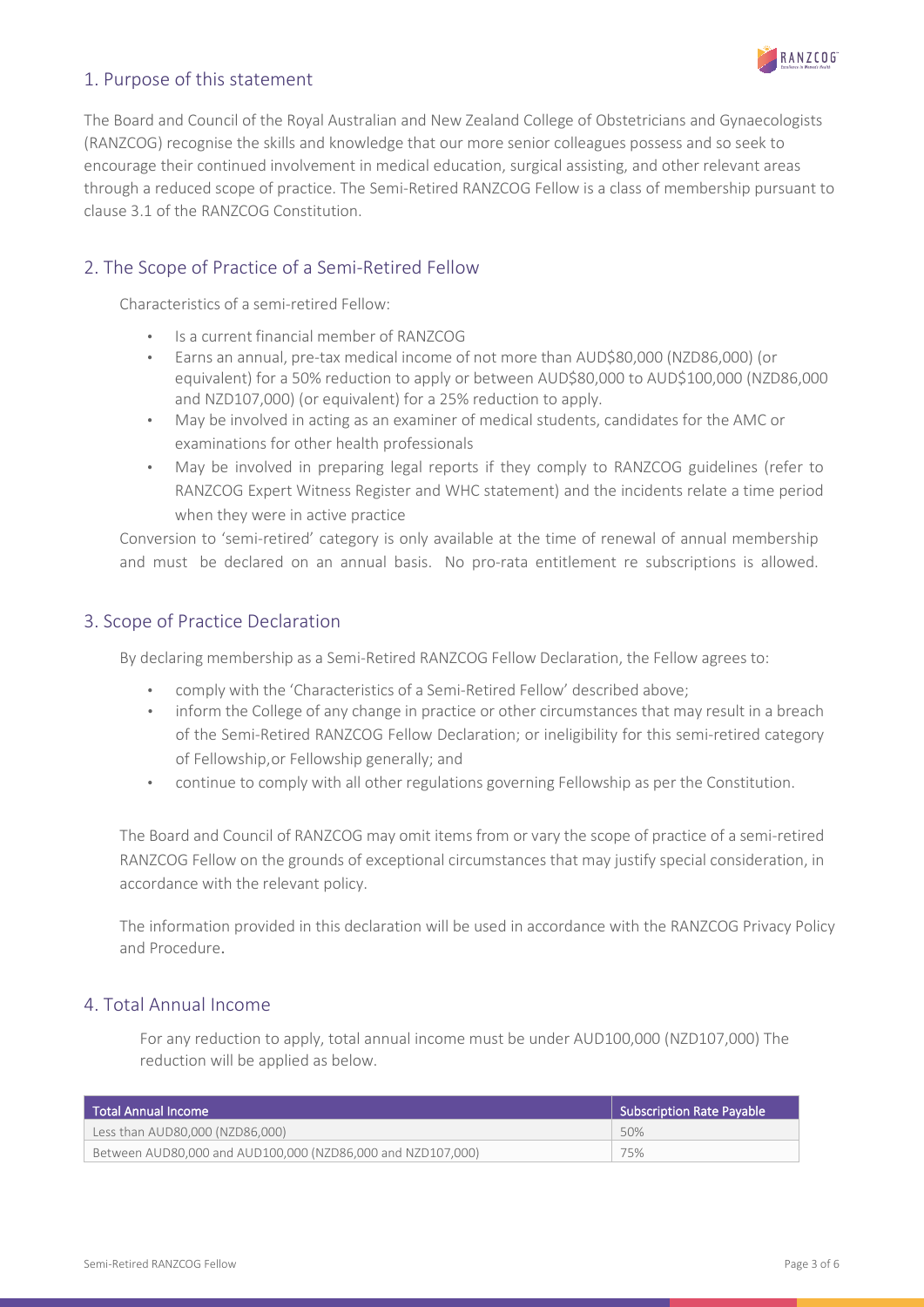

# 5. Semi-Retired RANZCOG Fellow Scope of Practice and Income Declaration

Pursuant to the Constitution of the Royal Australian and New Zealand College of Obstetricians and Gynaecologists

I,

Of

Do solemnly and sincerely declare:

- 1. That I am a financial Fellow of the Royal Australian and New Zealand College of Obstetricians and Gynaecologists (RANZCOG).
- 2. That I shall practice only within the scope of practice of a semi-retired RANZCOG Fellow as described in College Statement WPI 24 Semi-Retired RANZCOG Fellow.
- 3. That should I at any time undertake any specialist obstetrical or gynaecological work outside the scope of practice of a semi-retired RANZCOG Fellow as described in WPI 24 *Semi-Retired RANZCOG Fellow*:
	- 3.1 I undertake to promptly notify the College in writing; and
	- 3.2 I understand and acknowledge that I shall be required to satisfy such requirements of the College's Continuing Professional Development program and such other requirements as is deemed appropriate by the RANZCOG Board.
- 4. That my Total Annual Income is *(please circle as appropriate)* 
	- Less than AUD80,000 (NZD86,000) or
	- Between AUD80,000 and AUD100,000 (NZD86,000 and NZD107,000)

| Declared at:     |  |
|------------------|--|
| In the State of: |  |
|                  |  |
| Signed:          |  |
|                  |  |
|                  |  |
| Name of witness: |  |
|                  |  |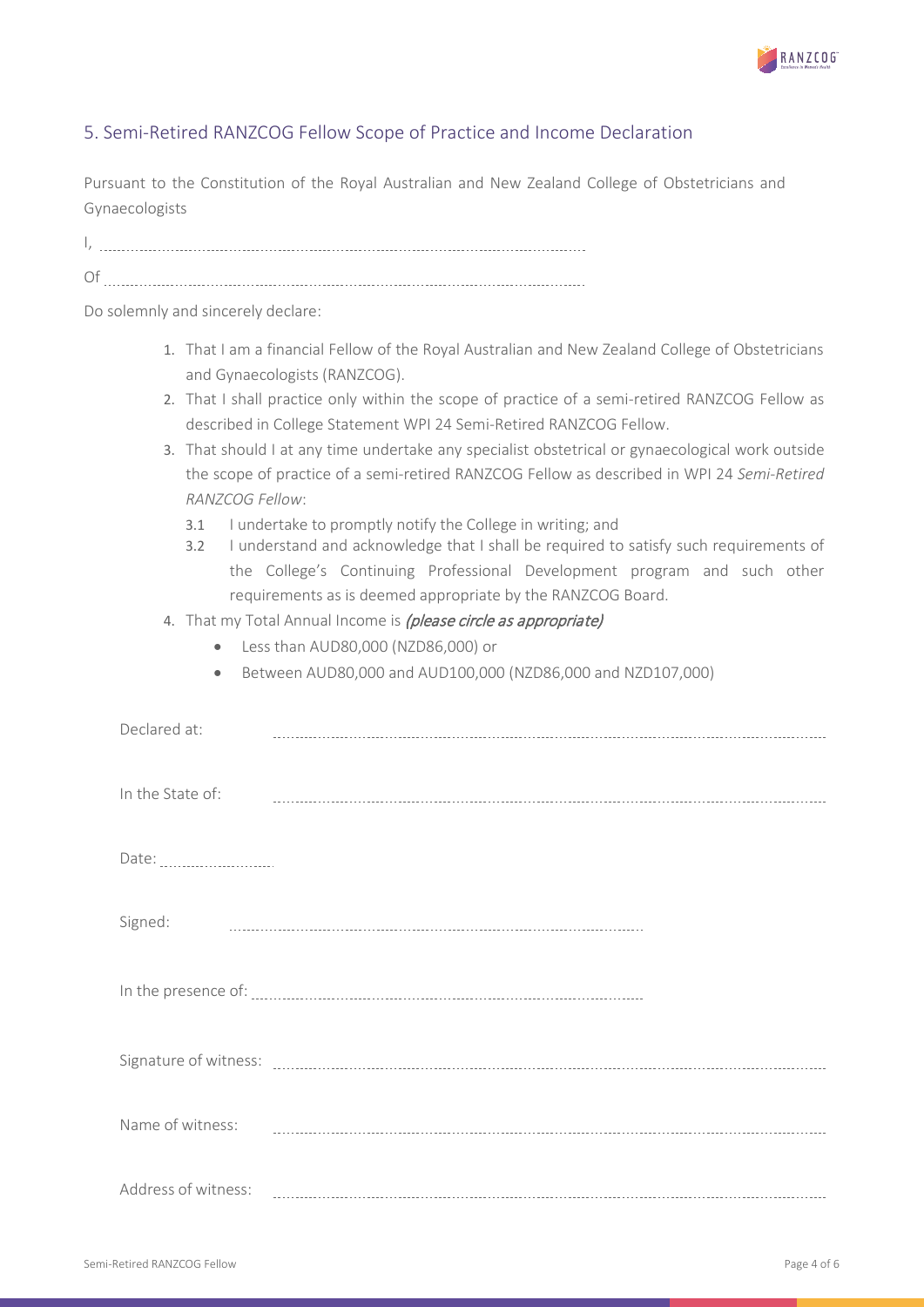

# Appendices

## Appendix A Overview of the development and review process for this statement

### *i. Steps in reviewing this statement*

This statement was originally developed in July 2012, reviewed in July 2014 and November 2018. The RANZCOG Board carried out the following steps in reviewing this statement:

• Declarations of interest were sought from all members prior to reviewing this statement.

• At the November 2018 face-to-face committee meeting, the existing consensus-based recommendations were reviewed and updated (where appropriate) based on the available body of evidence and clinical expertise.

### *ii. Declaration of interest process and management*

Declaring interests is essential in order to prevent any potential conflict between the private interests of members, and their duties as part of the RANZCOG Board.

A declaration of interest form specific to guidelines and statements was developed by RANZCOG and approved by the RANZCOG Board in September 2012.

The Board members were required to declare their relevant interests in writing on this form prior to participating in the review of this statement. Members were required to update their information as soon as they become aware of any changes to their interests and there was also a standing agenda item at each meeting where declarations of interest were called for and recorded as part of the meeting minutes.

There were no significant real or perceived conflicts of interest that required management during the process of updating this statement.

### Appendix B Full Disclaimer

### Purpose

This Statement has been developed to provide general advice about Semi-Retired RANZCOG Fellow membership category and should not be relied on as a substitute for proper assessment with respect to the particular circumstances of each case and the needs of any person.

### Quality of information

The information available in statement is intended as a guide and provided for information purposes only. The information is based on the Australian context using the best available evidence and information at the time of preparation. While the Royal Australian and New Zealand College of Obstetricians and Gynaecologists (RANZCOG) had endeavoured to ensure that information is accurate and current at the time of preparation, it takes no responsibility for matters arising from changed circumstances or information or material that may have become subsequently available. The use of this information is entirely at your own risk and responsibility.

For the avoidance of doubt, the materials were not developed for use by patients, and patients must seek medical advice in relation to any treatment. The material includes the views or recommendations of third parties and does not necessarily reflect the views of RANZCOG or indicate a commitment to a particular course of action.